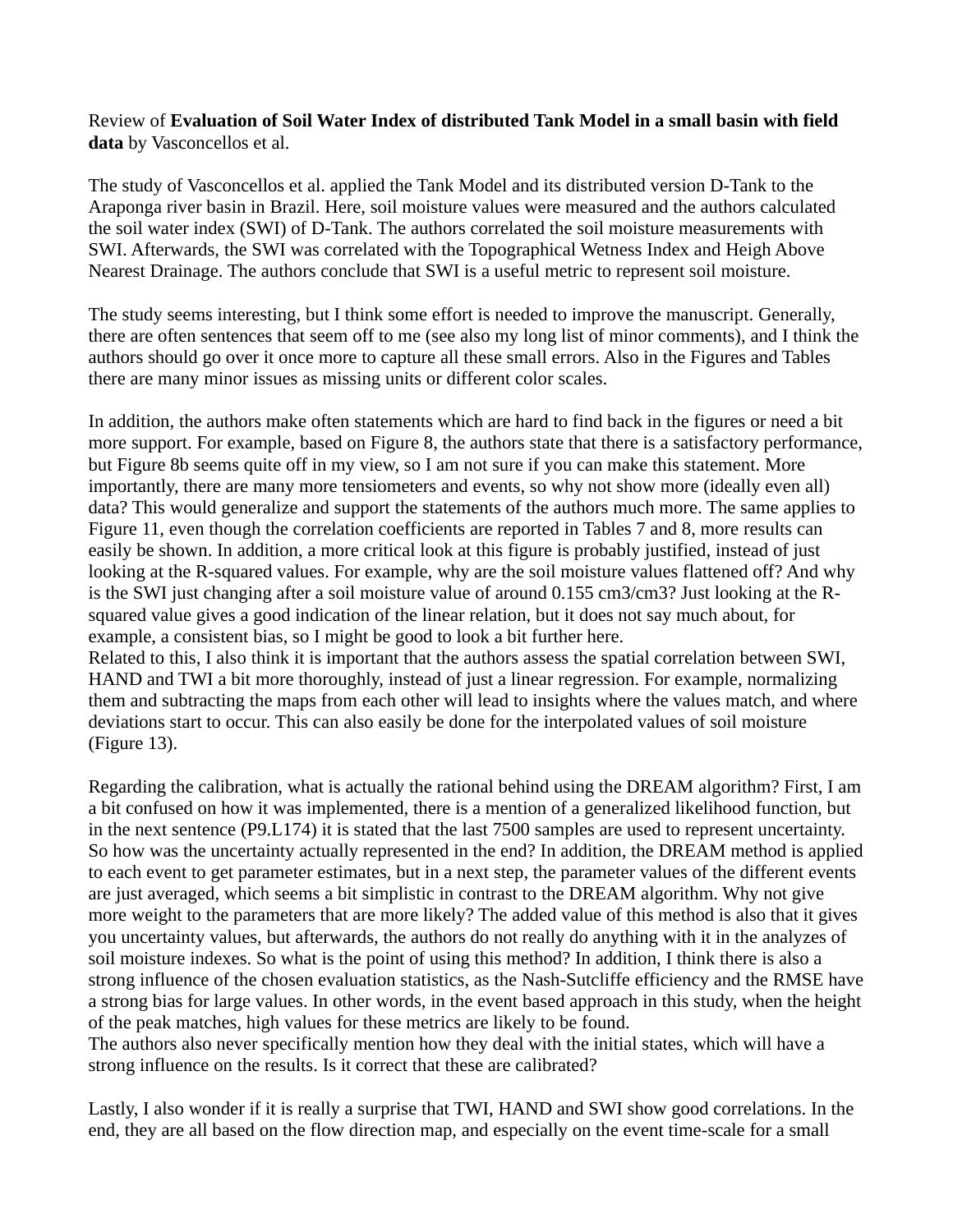basin, I think they should show similar patterns. I am not sure about this, but I just wonder what the authors thoughts are here. Would it not be much more interesting to see if these findings still hold for a longer time-scale and/or even a larger area?

Concluding, I believe there are some substantial improvements needed. I hope the authors find my comments useful and I look forward to an improved manuscript.

## **Minor comments**

P1.L18. Condition  $\rightarrow$  conditions?

P1.L24. (Beven and Kirkby, 1979)  $\rightarrow$  (Beven and Kirkby, 1979).

P2.25. Have been  $\rightarrow$  has been

P2.L27. I do not think you can see the hand as model, more a corrected elevation map

P2.L65. clayey texture.  $\rightarrow$  clayey texture

P2L67. Clay)  $\rightarrow$  clay

P3.L75. Sentence seems odd, please rephrase.

P3.L78. At the  $0.3m \rightarrow at 0.3m$ 

P3.L85. As showed  $\rightarrow$  as shown

P5.L95. (Sugawara, 1995)  $\rightarrow$  Sugawara, (1995)

P5.L100-101. there were selected 5 rainfall events  $\rightarrow$  there were 5 rainfall events selected P5.L111. I think this depends on the basin. Surface runoff will only occur if there is infiltration excess (so depending on the rainfall rate and infiltration capacity) or saturation excess (depending on the saturated state of the catchment).

P6.L120. I would suggest to use subscripts, it is not clear if it is H\*A1 or HA1

P7.L131. soil type and use as well as  $\rightarrow$  soil type as well as

P9.L162. And after transformed  $\rightarrow$  and afterwards transformed

P9.L163. Please be more specific. HAND requires defining also the stream, as you have to define where the stream starts (i.e. number of upstream cells). Or do you have this mapped? And what do you mean with reclassified?

P9.L169. soil moisture distributed models  $→$  distributed soil moisture models?

P9.L167. proposed Laloy ..  $\rightarrow$  proposed by Laloy ...

P9.L168. Used for  $\rightarrow$  used to

P9.L188. it was adopted 2-m resolution  $\rightarrow$  a 2-m resolution was adopted

P10.L194. Why do you just use the average if you do such a complex calibration?

P10.L197. Should you also not look at the spatial distribution?

P13.L225. You cannot state you have a good water balance based on the NASH and RMSE values.

P15.L230. In the similar way  $\rightarrow$  in a similar way?

P15.L233. Yes, the baseflow coefficient must be off, but why should this be overestimated? Also in calibration the declining limbs are off.

P16.L239. behavior comparison?

P16.L241. of the Figure  $\rightarrow$  of Figure

P16.L242. How is it satisfactory? The lines in Fig. 8B are completely off.

P17.L249. I find this a bit hard to see, it is not really different compared to other values along the stream.

P18.L251-253. The legends actually say the opposite, that the maximum values for event VI is 251mm and for VII 214mm.

P18.L255. I cannot see from the figures that the values are higher at the outlet.

P18.L264. I cannot see this, can you add the location of the river in the figure?

P18.L269. the only measured  $\rightarrow$  the measured

P18.L270. What do you mean with minimally coherent?